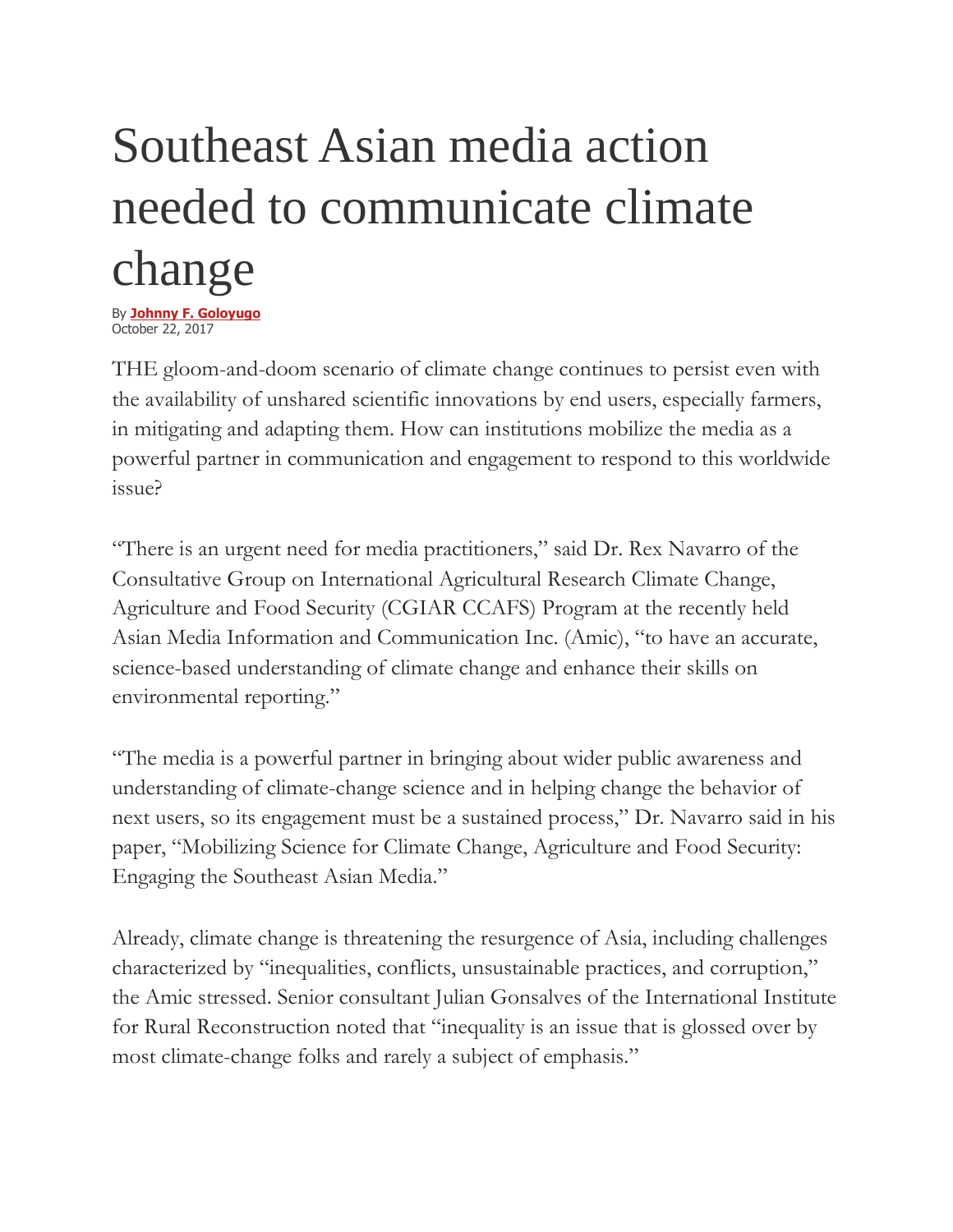Gonsalves, like his colleagues at the International Rice Research Institute (IRRI), is time and again advocating the use of climate-smart agriculture (CSA) to reduce gaps created by past approaches that exacerbated the situation of the poor. It's a new chance to be pro-poor."

Understandably, the existing partnerships of CGIAR CCAFS around the world, especially with the national agricultural research systems (NARS) in Southeast Asia, suffer from miniscule media treatment of climate change unless a super typhoon like Yolanda in the Philippines, hurricanes Harvey and Irma in the United States or long-term drought in Africa take their devastating toll on human lives and food security.

## **Hindering factors**

Reporting climate change by the media is rooted on several factors, such as lack of training to make climate change relevant and interesting, complex jargon, lack of access to specialist knowledge in some developing countries, much of the science is Western and written in English, and lack of resources to travel outside city centers to gather first-hand evidence and testimony or to attend international climate conferences.

Also by journalists' admission, climate-change stories get "pigeon-holed" or dismissed as "environment stories," when, in fact, such stories have far-reaching implications for energy policy, food security, economic development, poverty alleviation, international relations and technological initiatives, among others. Australian Climate Commissioner Will Steffen noted that "communicating the observed and potential consequences of climate change is a challenging task, one that is often done poorly in the media."

## **No scaremongering**

"How the media communicates risk and uncertainty to their audiences is a critical issue. It is vitally important that the public are aware of the risks associated with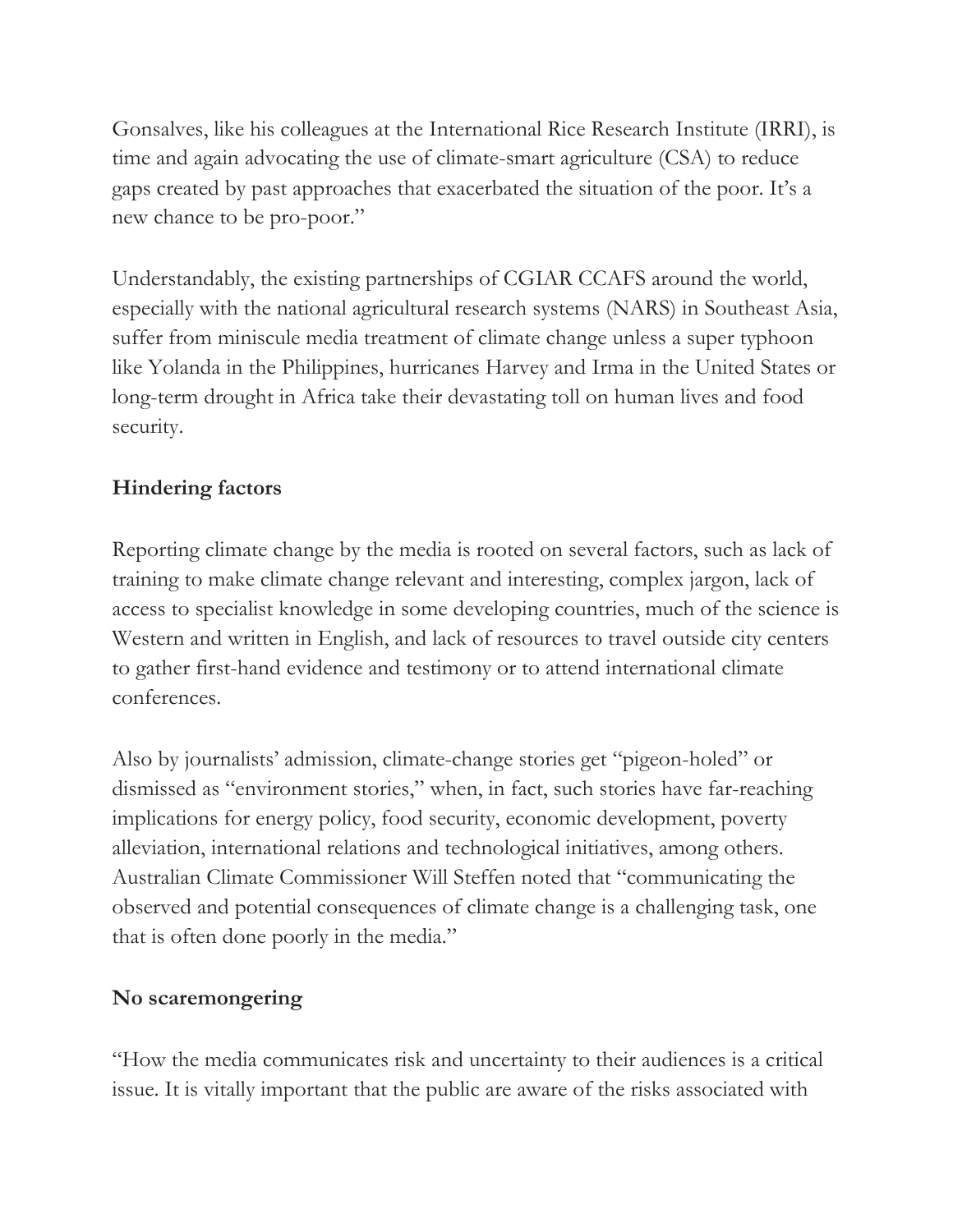unmanaged climate change…. The media need to convey this information clearly and accurately without resorting to scaremongering," warned Lord Nicholas Stern, chairman of the Grantham Research Institute on Climate Change and the Environment of the London School of Economics and Political Science.

#### **Regional engagement**

A distinct Asian communication strategy, which is now addressing the multifaceted challenges of climate change, is being implemented by the CGIAR CCAFS in collaboration with NARS and national media partners through seminars focused on science innovations on climate change, agriculture and food security and communicating climate change.

The CGIAR CCAFS have so far completed six media seminar-workshops in Cambodia, Lao PDR, Vietnam and the Philippines. Among country-specific topics discussed during these seminars included farmer-oriented technologies responding to climate impacts (Cambodia), improving the resilience of the agriculture sector to climate change impacts (Laos), forests for people and thinking beyond the canopy (Vietnam), and mainstreaming climate change in agriculture (Philippines).

On the other hand, the regional media seminar-workshops in the Philippines are being done to localize climate-change issues related to agriculture and food security. These are aimed at enhancing the reporting skills of journalists and sustaining the media coverage of contemporary climate-change issues that will influence policy-makers and key stakeholders.

#### **Climate change: 'Gets mo na ba?'**

An excellent example of this collective endeavor is CCAFS's partnership with the Philippine Agricultural Journalists Inc. (PAJ) in association with the Department of Agriculture through its regional field offices, Philippine Federation of Rural Broadcasters, IRRI and private business establishments, such as San Miguel Cor. Metro Pacific Investments Corp., Philex Mining Corp., Smart and SL Agritech.